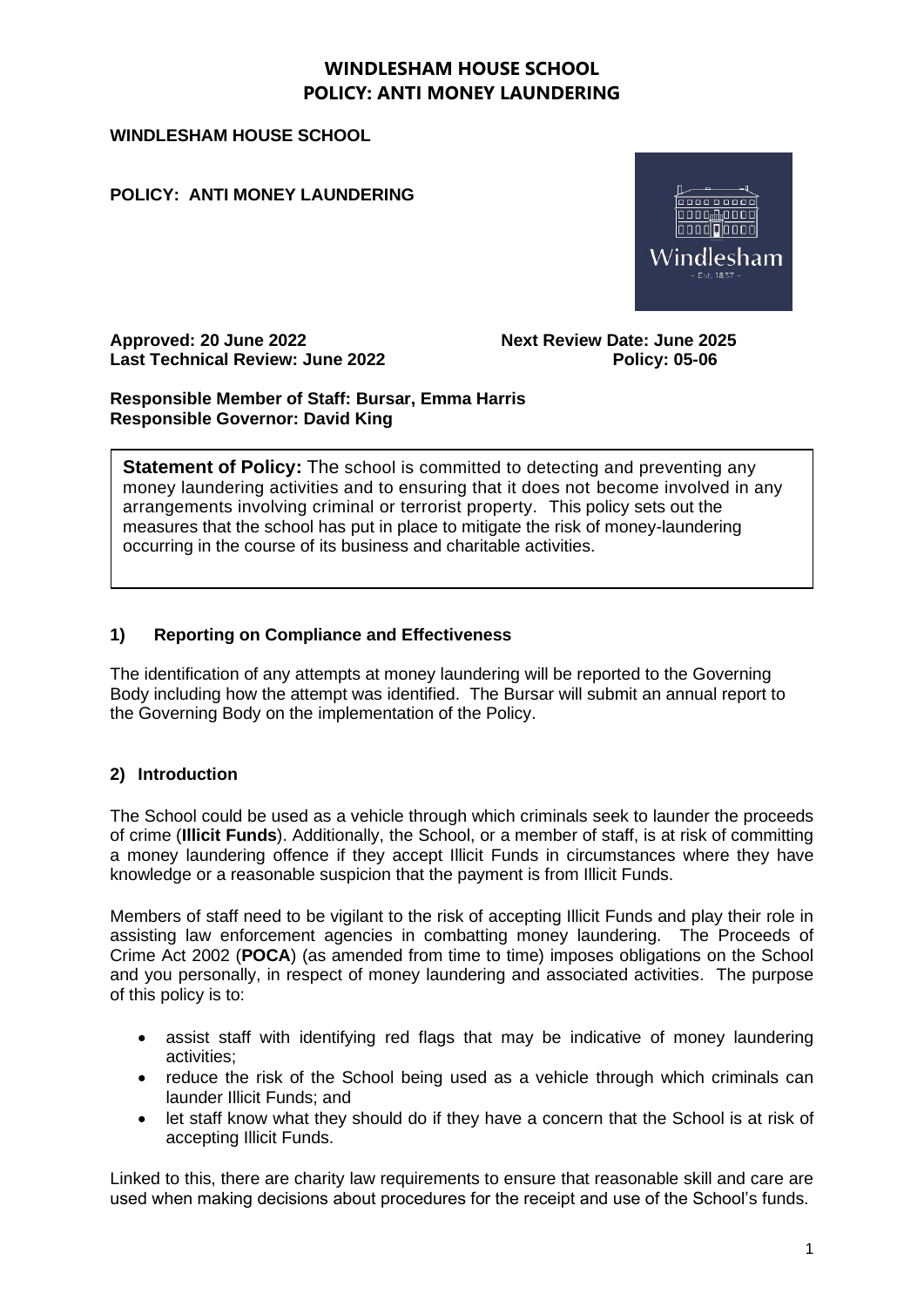### **3) What is money laundering?**

Money laundering is the process by which Illicit Funds are processed or spent to create the appearance that the Illicit Funds have come from a legal source. Although cash-based money laundering continues to be a major method of laundering Illicit Funds in the UK, stricter rules have made it more difficult for criminals to introduce Illicit Funds into the UK banking system. Consequently, criminals are using more inventive methods to disguise the origins of their cash and staff should be alert to practices and payments that they consider to be suspicious, including payments made to the School via bank transfer.

The term 'money laundering' covers several offences each of which relate to the improper handling of Illicit Funds so that they appear to come from a legitimate source. Money laundering underpins most forms of organised crime, allowing criminals to further their operations. However, it can also benefit individuals engaging in bribery and dishonest activities such as receiving stolen goods or tax evasion.

#### **Money Laundering is described as:**

*"a scheme in which criminals try to disguise the identity, original ownership, and destination of money that they have obtained through criminal conduct. The*  laundering is done with the intention of making it seem that the proceeds have come *from a legitimate source".*

#### **4) Risks to the School**

The School is potentially vulnerable to being used as vehicle through which a criminal may seek to launder Illicit Funds, for example a criminal may use their Illicit Funds to pay fees or make a donation. Although fee payments are clearly an area of risk, as a member of staff you should remain alert to all payments and if a payment seems unusual, for example where it involves complex banking and transfer arrangements or payments from seemingly unconnected third parties you should refer the payment to the Bursar.

Whilst the School is unlikely to have satisfied the threshold for committing a money laundering offence where the School or member of staff was unaware that a payment was made from Illicit Funds, as a member of staff you must not turn a blind eye. Where there are factors, 'red flags', that indicate a higher risk of potential money laundering activity, you must refer the concern to the Bursar who will consider what further steps or investigations are required before accepting the payment.

Even if the School has not committed a money laundering offence, if criminals use Illicit Funds to make payments to the School, being involved in an instance of money laundering may have a severe impact on the School's reputation.

### **5) Cash payments**

Criminals are increasingly inventive in finding ways to introduce Illicit Funds into the banking systems and although payments made through a bank transfer cannot guarantee that the funds are not from Illicit Funds the risk to the School is increased where the School accepts payments in cash. Accordingly, cash is not accepted by the school unless in exceptional circumstances.

The Bursar will consider the circumstances relating to the payment and must obtain evidence to satisfy the School that the payment is being made from a legitimate source. Such enquiries might include asking the parent for: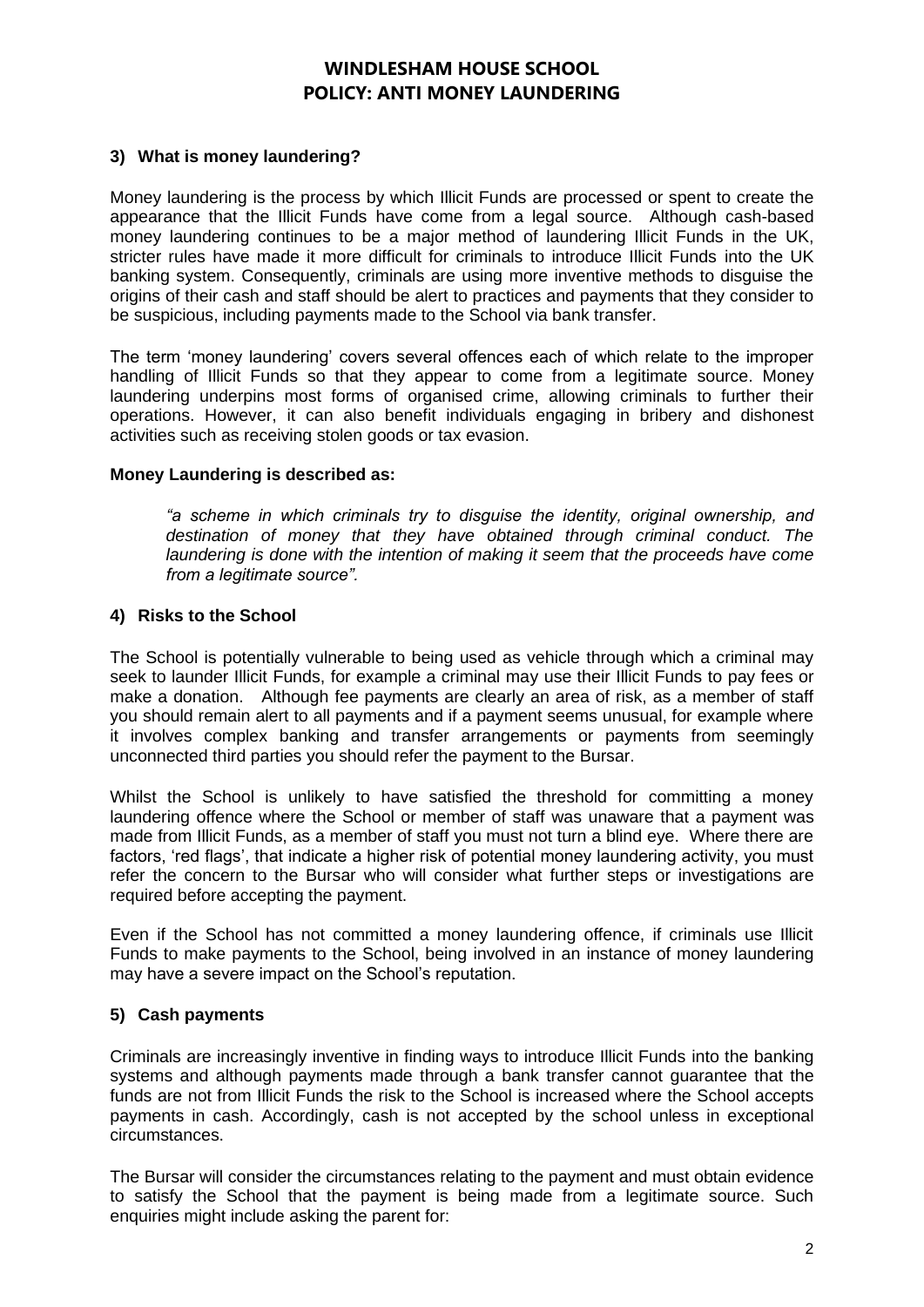- an explanation of why the payment is being made in cash;
- information on how the cash was obtained; and
- proof of this.

The Bursar must consider the explanation and information provided by the parent and decide whether the School is able to accept the cash payment. In each case, the Bursar will make and retain a record of the decision made and the supporting evidence. Where the parent is not able to provide a satisfactory explanation, the School must not accept the cash payment.

If the Bursar is not satisfied that the funds are clean, the Bursar must consider whether, in the circumstances the School should:

- make a suspicious activity report (**SAR**) to the National Crime Agency (**NCA**); and
- make a report to the Charity Commission.

#### **6) Key areas of risk for the School**

Money laundering can take many forms, but in relation to the School it could involve, but will not be limited to:

- the payment of fees:
- the payment of fees from third parties;
- the donation of sums to projects for which an appeal is being run;
- the donation of sums for no obvious reason;
- the payment in advance of fees; and
- the requested return of donation or fees paid in advance.

These examples are not exhaustive, and as a member of staff you should remain vigilant in relation to all payments the School receives.

#### **7) Donations**

Donations are a particular area of potential risk faced by the School. To mitigate the risk the School should know, at least in broad terms, where the money it is being given comes from and should be able to identify and be assured of the provenance of substantial donations. A good, open and transparent relationship between the School and its donors is essential for building trust and confidence.

Good due diligence will help to:

- assess any risks to the School that may arise from accepting a donation or types of donations;
- ensure that it is appropriate for the School to accept money from the particular donor;
- give the School reasonable assurance that the donation is not from any illegal or inappropriate source; and
- ensure that any conditions that may be attached the donation are appropriate and can be accepted.

Where a donation is being made the relevant member of staff should review what they know about the donor and the proposed payment using the checklist in the Annex to this policy. The completed checklist must be provided to the Bursar who will keep a record of the findings.

If when, completing the checklist, the member of staff identifies any red-flags, the member of staff must report the concern to the Bursar immediately.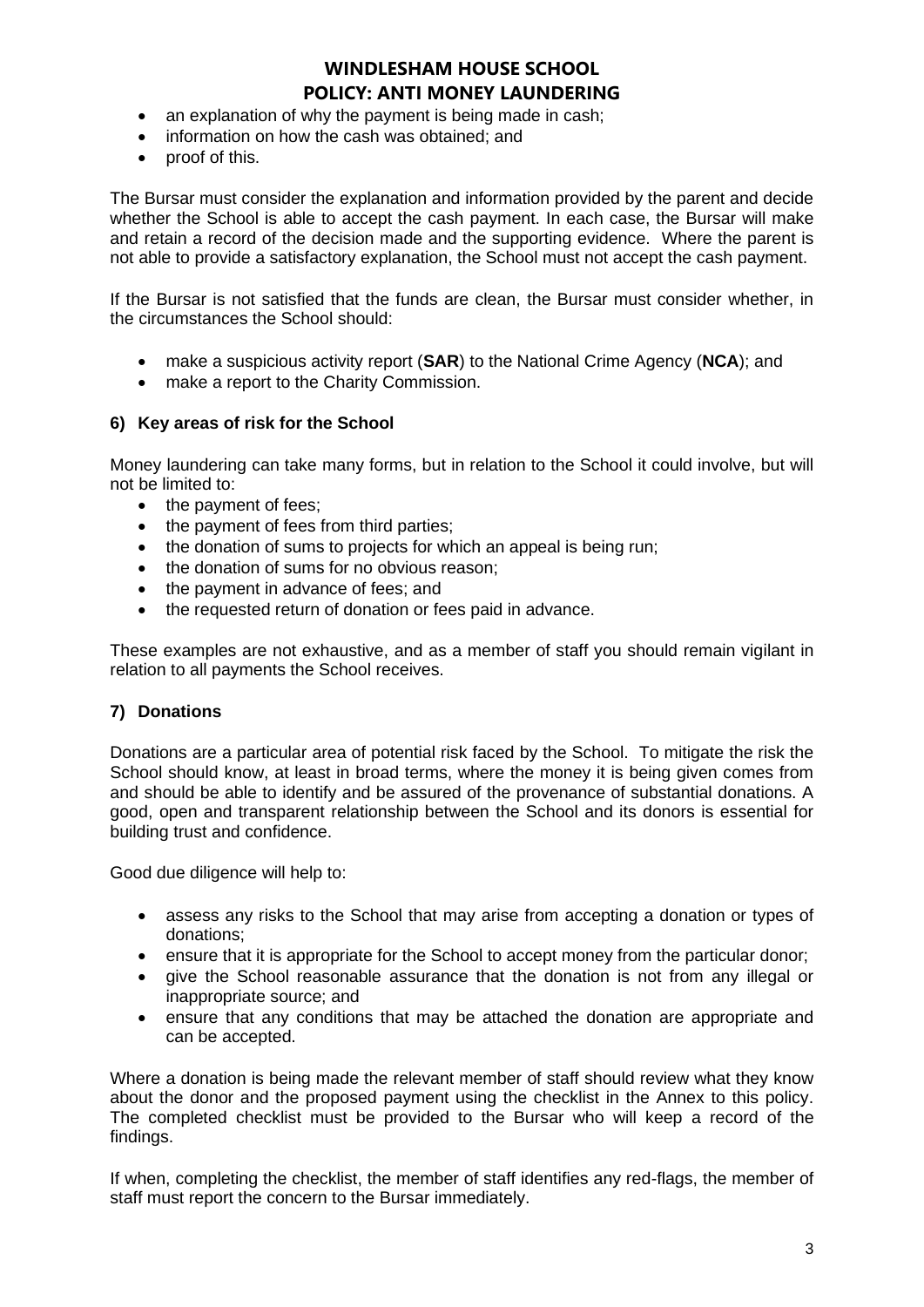### **8) Requests for repayments**

The School's policy is that any refunds or repayments of sums paid to the School can only be remitted to the bank account that made the payment. If a parent or donor asks for a refund to be made to a different account, in particular one that belongs to someone other than the original payer, you must refer this to the Bursar promptly.

### **9) Charity Commission**

When accepting payments or donations the School needs to be confident that it knows both:

- who is making the payment or donation; and
- the source of funds that are being used to fund the payment.

The School will also use the following Charity Commission advice to assess the risk of money laundering:

- '**identify**' who the School is dealing with;
- 'verify' where reasonable, and if the risks are high, verify identities;
- **'know what the organisation's or individual's business is**' and be assured this is appropriate for the School to be involved with;
- '**know what their specific business is with the school**' and have confidence that they will deliver what we want them to; and
- '**watch out**' for unusual or suspicious activities, conducts or requests.

If the School is not satisfied with the explanation or evidence provided to support these factors the School should obtain further information from the parent or donor. The section below "*What warning signs should staff be alert to*?" provides an indication of the circumstances when the School must carry out further investigations about the payer.

#### **10) What warning signs should staff be alert to?**

The Annex to this policy provides members of staff with a non-exhaustive checklist of potential 'red flags' that may indicate a higher risk of potential money laundering. These questions form part of the School's risk assessment when accepting payments. They are potentially relevant to all transactions and payments accepted by the School.

The School is not expected to consider every payment in detail against the red flag checklist and will consider payments on a risk basis. The Bursar has identified the payments listed below as being payments that may expose the School to a higher risk of money laundering. If a proposed payment is within one of the specified risk categories, you must complete the 'red flag' checklist before the School can accept the payment:

- donations
- payments from high-risk countries
- payments from politically exposed persons (PEPs)
- school fee payments made by a person seemingly not the parents of the child in question

The Bursar has identified countries that it considers to be high-risk countries and will review and update this list on a regular basis. You should ask the Bursar for the most recent list of countries when you are considering whether a payment is a potentially high-risk payment.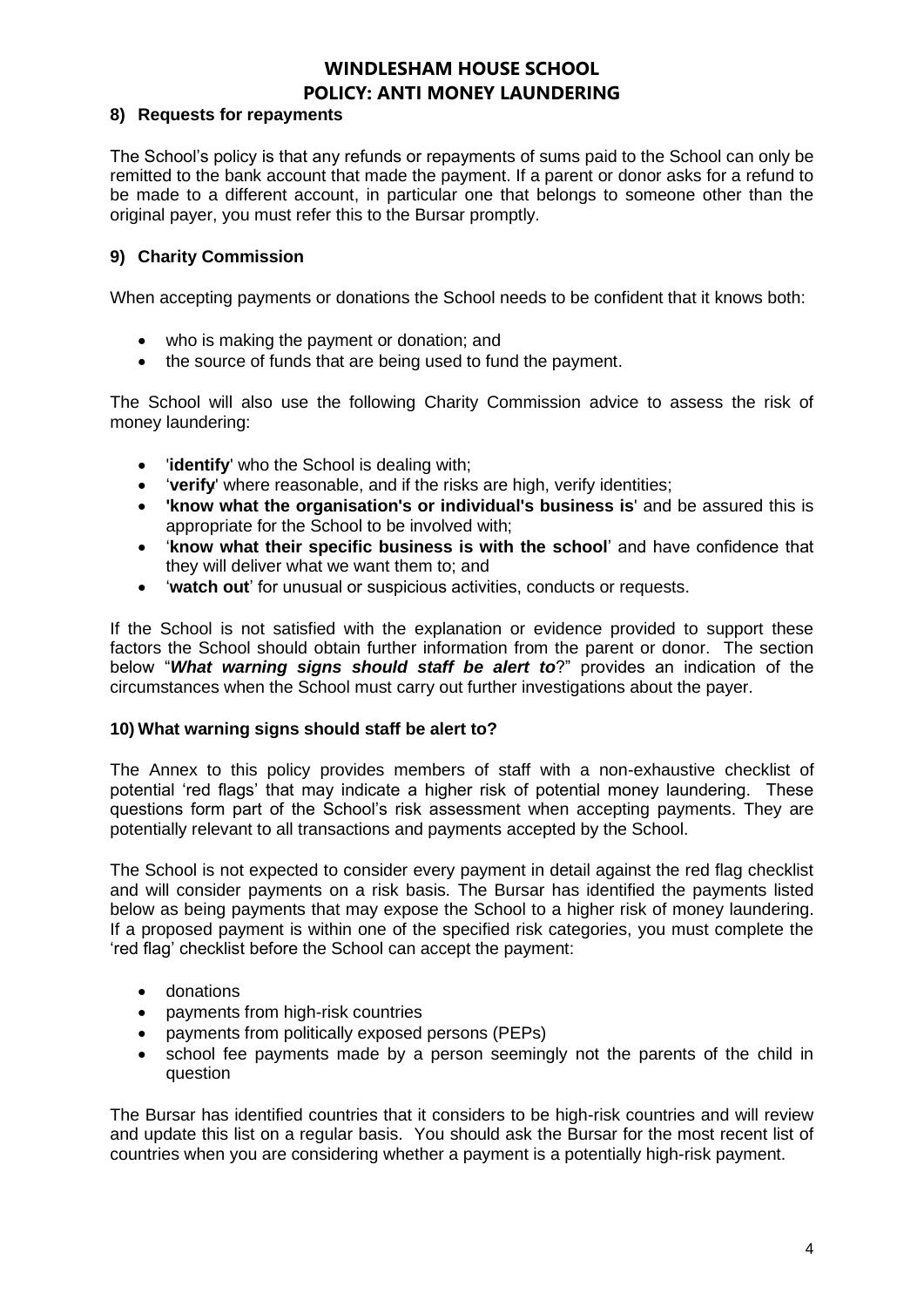Where payments are within one of the risk categories listed above members of staff must consider the payment against the red flag checklist before the payment can be accepted by the School. You must promptly report any concerns to the Bursar.

All staff, but particularly those staff who in the course of their day-to-day work are likely to deal with financial transactions, including the payments of fees and donations, must ensure that they are familiar with the checklist and understand the nature of the red flags that should be reported to the Bursar. If you identify a red flag in relation to any payment or proposed payment you must report your concerns to the Bursar immediately.

Where you make a report to the Bursar *you must not discuss your concerns* with any other person, including other members of staff, pupils, parents or a donor as this could result in you, or the School, committing a secondary offence of prejudicing an investigation.

#### **11) What must the Bursar do where a payment seems suspicious?**

Where a member of staff identifies a red flag in relation to a payment the Bursar must consider the relevant circumstances relating to the transaction that has raised the concern. The enquiries the Bursar will make will depend on the circumstances, but could include:

- asking the payer to explain who is making the payment where this is not clear;
- asking for an explanation of why the payment is being made in a particular way, for example, where payments are being made from a variety of sources or accounts;
- asking the payer for proof of the source of the funds; or
- conducting a google or other internet search to establish that the payer is not involved in alleged criminal activities.

After having made appropriate enquiries, the Bursar will decide whether:

- the payment can be accepted;
- further explanation or evidence as the legitimacy of the funds is required:
- the School should submit a SAR; and
- the School should make a report to the Charity Commission.

The Bursar will keep a record of the decision made in relation to the payment and the evidence supporting the decision.

#### **12) Reporting to the National Crime Agency and Charity Commission**

If the parent (or payer) or donor is not able to provide a satisfactory explanation or where there are other factors (for example adverse media publicity) that cause the Bursar to have a reasonable suspicion or knowledge that the funds being used to make the payment may be Illicit Funds the Bursar must make a suspicious activity report (**SAR**) to the NCA and, where appropriate request consent to proceed with the transaction.

If the School has requested a defence against a money laundering offence (**DAML**) in the SAR the School should not accept, pay away, return or otherwise use the suspicious payment for any purpose until the time limit for the NCA to respond to the SAR has expired.

The Bursar will also consider whether the incident needs to be reported also to the Charity Commission.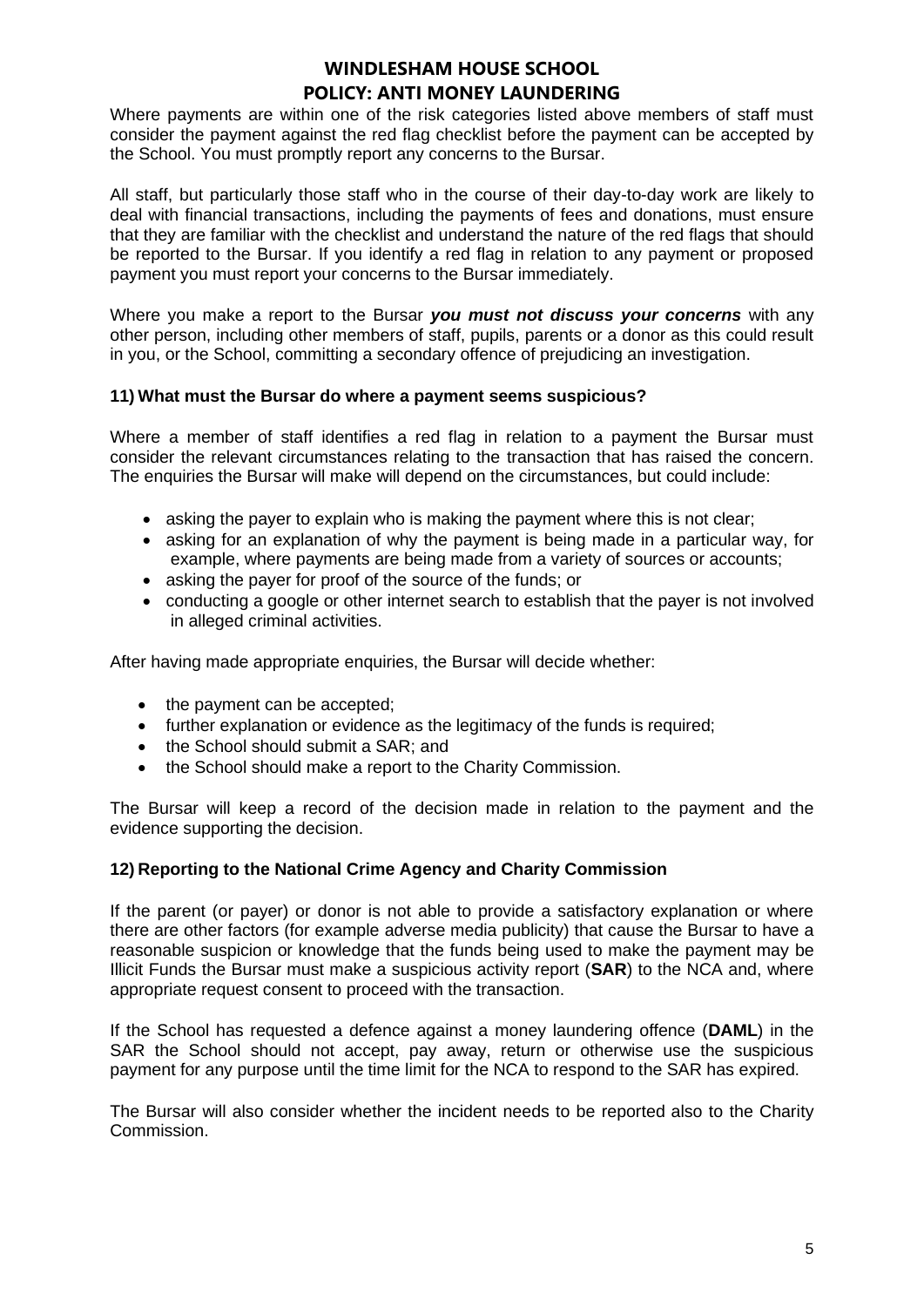## **13) Training**

The School will train its staff from time to time on how to limit the money laundering risks faced by the School, by enabling staff to spot potential 'red flags' and what steps they must take if a potential risk factor is identified.

If any member of staff has any concerns or would like further information on what they should do in the event of a concern about money laundering the member of staff should contact the Bursar in the first instance.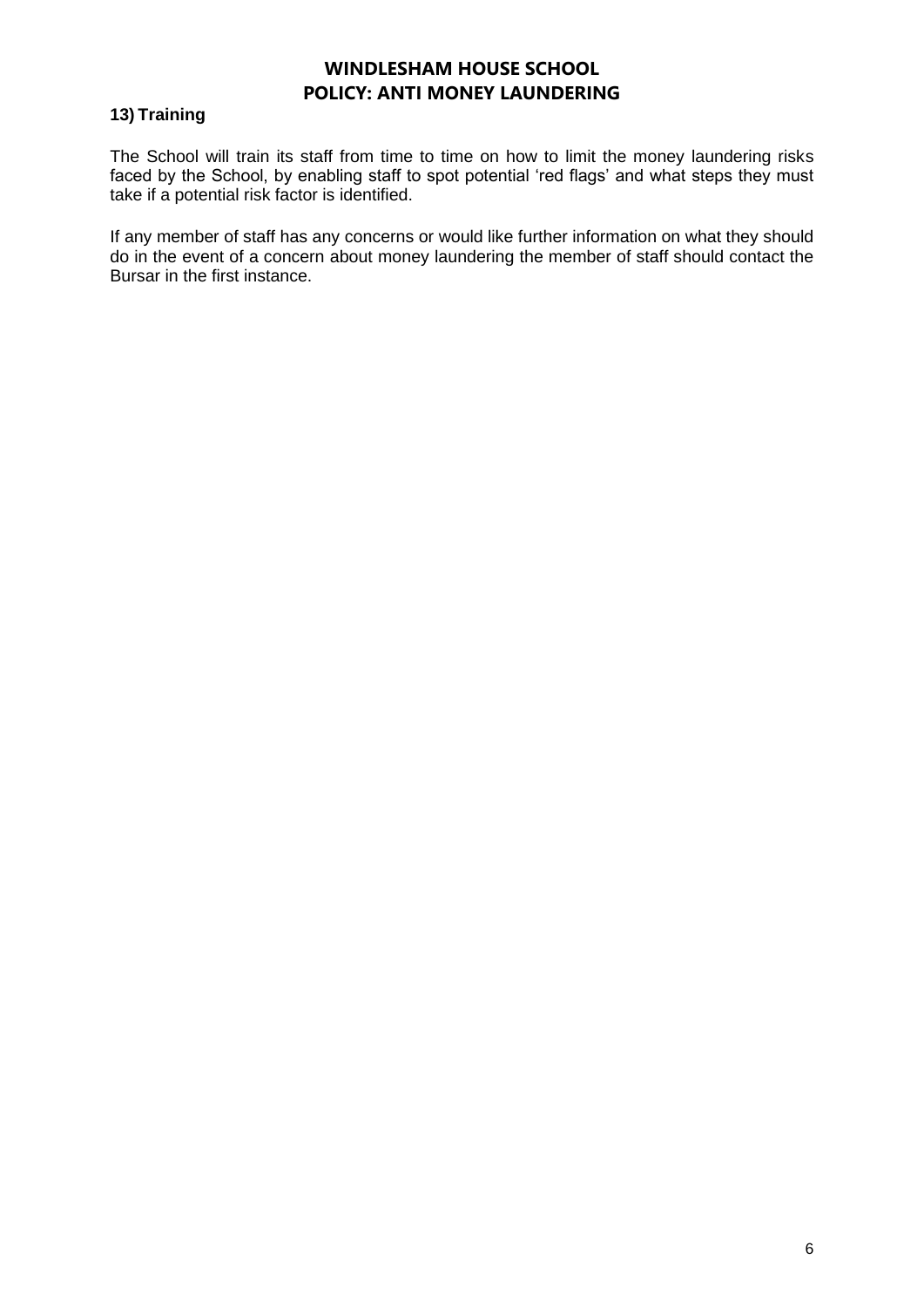### **Annex 1**

#### **Checklist for identifying potentially suspicious transactions**

You must consider the following questions in relation to each high-risk payment. If any of the answers to the questions are" yes", you must refer the payment to the Bursar for further consideration. This list is not exhaustive. Even if all the answers to the questions are "no" if something seems unusual you must raise your concern with the Bursar.

|    | <b>Potential red-flags</b>     | Ask                                                                                                                                                                                                                                                                                                                        | Yes/No |
|----|--------------------------------|----------------------------------------------------------------------------------------------------------------------------------------------------------------------------------------------------------------------------------------------------------------------------------------------------------------------------|--------|
| 1. | <b>Transactions</b>            | payments to the School<br>Are<br>unusual<br>because of their size, frequency or the<br>manner of their execution?<br>For example:<br>Is the parent unexpectedly or unusually<br>making lots of small payments from several<br>different accounts?<br>Are the payments unexpectedly being paid<br>from a different account? |        |
| 2. | <b>Bank account:</b>           | Is the payment being made from an account<br>that is not in the same name as the payer?                                                                                                                                                                                                                                    |        |
| 3. | <b>Arrangements</b>            | Does the payment involve complex or<br>illogical arrangements that make it unclear<br>who is making the payment?<br>For example:<br>Is the payment coming from a variety of<br>sources or payers?<br>Is the payer seemingly unconnected to the<br>pupil, parent or donor?                                                  |        |
| 4. | <b>Third party</b><br>payments | If the payment is from an account that is not<br>the parent's account is the connection<br>between the third-party making the payment<br>and the pupil unclear?<br>For example, is the payment from someone<br>who is not the parent's employer or a known<br>relative of the pupil?                                       |        |
| 5. | Internet search                | Are there any adverse media articles about<br>the payer suggesting an involvement in<br>criminal activities?                                                                                                                                                                                                               |        |
| 6. | <b>Erroneous payments</b>      | Has the School been asked to reverse a                                                                                                                                                                                                                                                                                     |        |